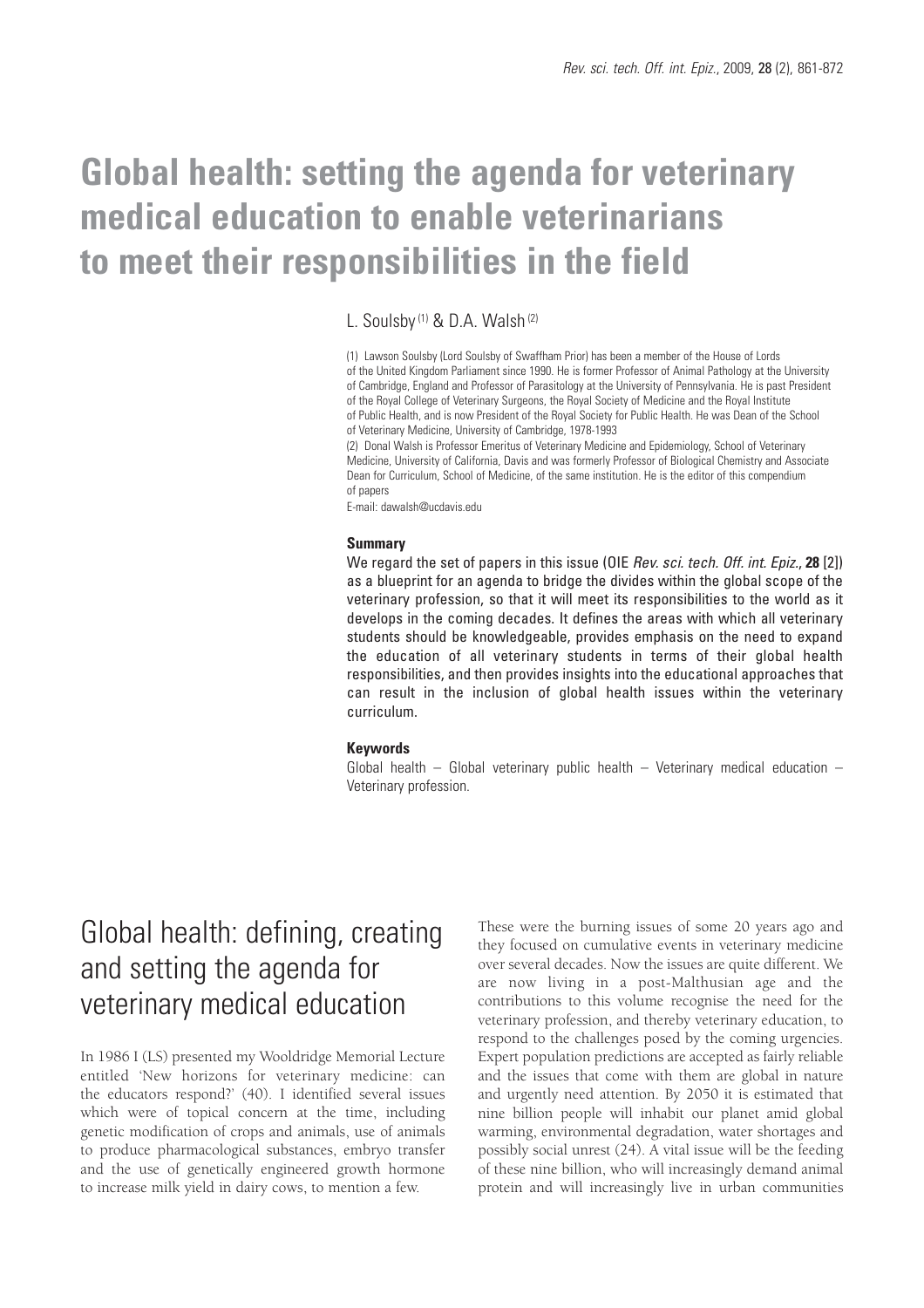(24). In China, for example, it is projected that by 2020 900 million people will live in cities. Such burgeoning populations will demand new approaches to food production and food security as well as to the control of disease; especially that derived from animals. Already the majority of new disease entities are zoonoses and as population densities grow the incidence of animal-derived disease in the human population will also grow. Three recent examples of a zoonotic infection appearing in an opportunistic manner are the outbreaks of avian influenza and severe acute respiratory syndrome and the appearance of influenza A/H1N1 in Mexico, which has now been recognised as a global pandemic by the World Health Organization.

A recurrent theme in all these issues, whether they are related to climate, food, or disease surveillance and control, is the need for rapid action. But as rapid as we would wish this action to be it does take several years of research before new technology can become a practical reality that is ready for field use. The average lead time required to translate new technologies into commercial products (e.g. vaccines) is at least 10 years, so there is an urgent need to ensure high quality research now to find the solutions to provide food security for the future.

An important question in this global scenario is 'Does the veterinary profession have a role to play?' The various contributions to this volume express the wholehearted opinion that it does. If this is so, is the profession prepared to address the global issues and how? Unfortunately, while at present there may be a willingness to do so it is problematic that there is the urgency and the means to design new and innovative programmes in veterinary schools and colleges to address the many issues that will encompass the global scene. As has been emphasised by King in this set of publications (25), the veterinary global community must work in unison; this volume identifies courses of action that must be taken if we, the veterinary profession, are to play an important role in the issues that not only will be upon us in a few decades time, but are already placing animal and human health and welfare under threat. So when in my Wooldridge Lecture I posed the question 'Can the educators respond?' perhaps the question should have been 'Must the educators respond?' and the answer to this is undoubtedly 'Yes'! But there will need to be a radical change of emphasis in the educational programmes of veterinary schools and it is hoped that this volume will be the blueprint for that future emphasis.

The world already looks to human medicine to play a critical role in these global issues, but there is little recognition of the world role that could and should be played by the veterinary profession. Is this a failure on the part of the veterinary profession and its leadership to recognise and embrace the challenges posed by these global issues? To engage with these issues would be

consistent with the 'global health' concept of 'One World, One Health' proposed by Osburn, Scott and Gibbs (34), who describe it as an integrated approach to animal, human and environmental health, an interdependence that has never been more important or urgent than now. In the coming decades, as emphasised by Kelly (24), the need to produce more food and provide greater security from plagues will involve close cooperation between the medical and veterinary professions, i.e. 'one medicine'. Halliwell (21), in discussing the responsibilities of veterinary educators in responding to the emerging needs of veterinary medicine, identifies the responsibility of national and international organisations as that of providing foresight and vision, and he gives the Foresight Project initiative of the American Association of Veterinary Medical Colleges (55) as an example of a project that envisions a number of scenarios for veterinary education in the years ahead. A 'bold and imaginative' (21) report emerged from the Foresight Project, but Halliwell accepts that change is a long-term process and that any impact upon curriculum developments has yet to appear.

The concept of 'one medicine' was mooted as early as the 19th Century by Virchow, a German physician and pathologist who stated, 'Between animal and human medicine there is no dividing line, nor should there be'. Various other authors have put forward the concept of 'one medicine', for example William Osler (35) and Calvin Schwabe (38). In the examination of this concept both medical and veterinary education came under critical scrutiny in the early 20th Century on both sides of the Atlantic. The Flexner Report (17) to the Carnegie Foundation in 1910 lambasted medical education in the United States of America (USA): 'medical schools were private money-making ventures, bickering and feuding were standard means of faculty communication'.

The Flexner Report revolutionised medical thinking in North America, sweeping away the apprenticeship system and establishing the concept that research and teaching go hand in hand. This produced an emphasis on science rather than manipulative skills. Veterinary education in both the USA and Europe felt the blast of the Flexner Report and in the United Kingdom (UK) the Second Loveday Report in 1944 (29) recommended that veterinary colleges, hitherto independent, should become part of universities. 'Nothing short of this will give veterinary education the standing and the opportunities for development … which the national economy deserves and requires'. The introduction of comparative medicine (or 'one medicine') into university thought in the UK may be attributed to Sir Clifford Allbut, Regius Professor of Physik in Cambridge, who in 1919 advocated that Cambridge University should set up a Central Institute of Comparative Pathology, saying 'We cannot tell how bright the cross lights which … will be thrown upon the fields of several pathologies of all kinds of life'. In response to Allbut's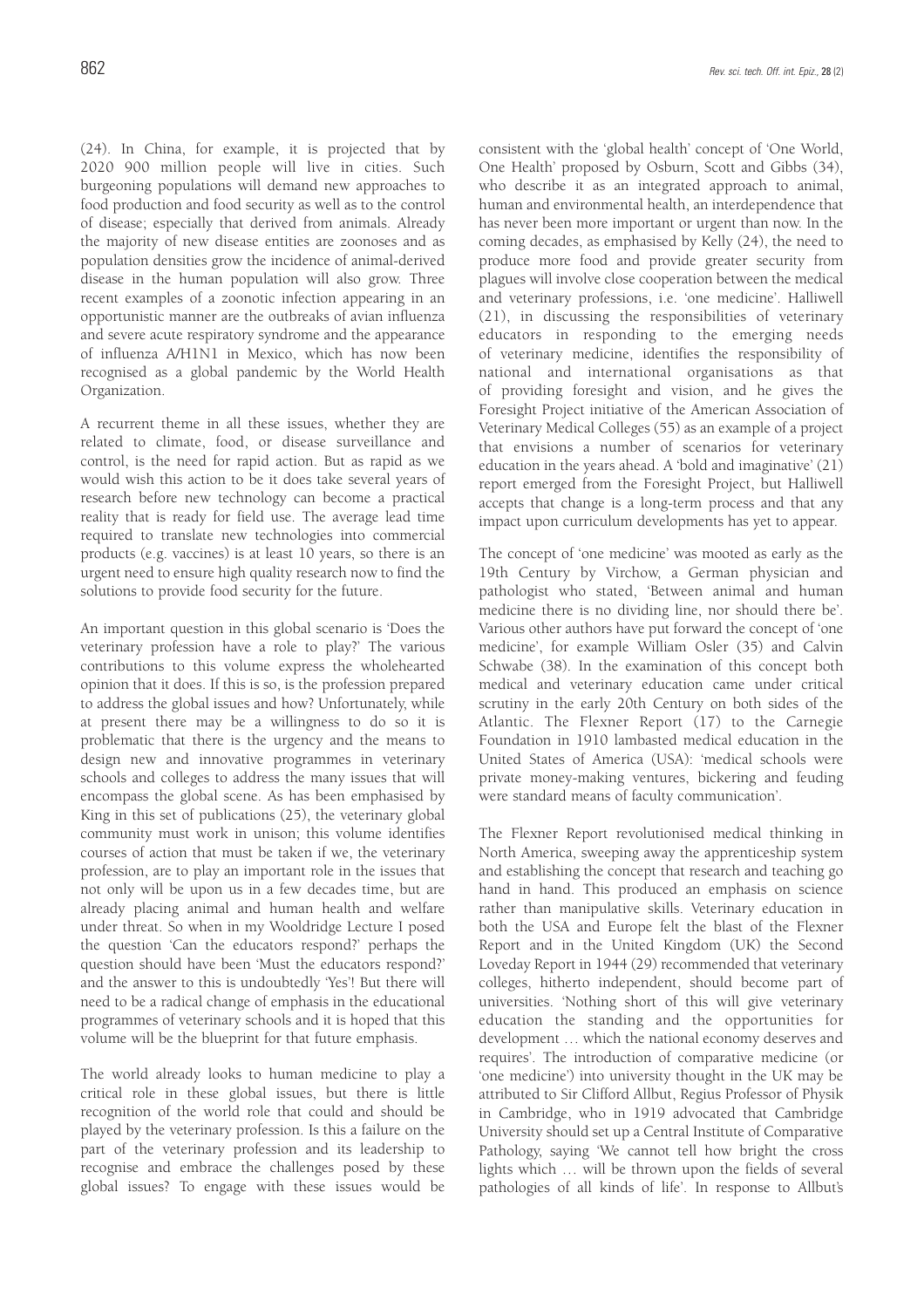recommendation the Institute of Animal Pathology was established in the mid-1920s and was later incorporated into the Cambridge Veterinary School in 1949.

It is of interest, in passing, that together with the Potsdam Institute for Climate Impact Research and the support of industry, the Programme for Sustainability Leadership at the University of Cambridge has gathered together more than 20 Nobel Laureates and some of the world's leading scientists, politicians and global business figures, to discuss the future of the planet. The aim is to ignite debate around the world and to set the clock ticking for the crucial United Nations Climate Conference in Copenhagen in December 2009. This should be an opportunity for the veterinary profession to make an important contribution to global medicine and one health. Indeed Osburn *et al.* (34) have stated that veterinarians have pivotal obligations, opportunities and contributions to make in the advancement of public health as part of the global medicine concept. As stated by King (25) in his article 'One world of veterinary medicine', 'Today, the veterinary profession sits on the cusp of the greatest period of challenges and opportunities in its history'. These challenges include recognising and responding to zoonotic disease transmission and vector-borne diseases, maintaining food and water quality and promoting wildlife and ecosystem health (2, 3, 11, 20, 36, 49). All of these are natural components of the veterinary domain. Osburn *et al.* (34) give examples where the 'one medicine' concept has elucidated new disease entities hitherto unrecognised by either the medical or veterinary professions. On the production animal side examples include bovine spongiform encephalopathy (BSE) and *Escherichia coli* O157:H7 contamination of leafy greens. BSE is a degenerative neurological disease of cattle similar to scrapie in sheep and Creutzfeldt-Jakob (CJD) in humans. The BSE epidemic in cattle in the UK is believed to have resulted from feeding to cattle rations containing protein and calcium derived from meat and bone meal. The origin of infection with CJD was traced to the consumption of tissue of cattle infected with the prions of BSE. Since 1996, 180,000 cattle have been destroyed and there have been more than 200 human fatalities. Though most prevalent in the UK, cases in cattle and humans have been reported from other countries.

The elucidation of *E. coli* O157:H7 infection associated with leafy greens originally identified cattle as the hosts for outbreaks of human diseases. But the fields where the produce (leafy greens) was grown had no direct link to cattle; the role of feral pigs was then examined and they were identified as a source of contamination. After mingling with cattle in pastures some quarter of a mile away the pigs moved into these leafy green fields and defecated there, mechanised harvesters with vacuum pickup systems picked up leafy greens and debris, including pig faeces, all of which was transferred to washing

containers where a cooling process placed the *E. coli* in contact with the internal and external surfaces of the leafy greens.

In the field of companion animals it is now recognised that the study of the restricted genomes of many breeds of companion animals offers an outstanding opportunity to provide a joined up approach to research on human and animal diseases in which veterinary schools can provide leadership ('one medicine').

Examples of comparative medical issues or 'one medicine' are combined immuno-deficiency in Arab horses, canine leucocyte adhesion deficiency in Irish Setters, syringomyelia in Cavalier King Charles Spaniels and brachycephalia in Pekinese and Bulldogs.

An area which must command increased attention in any veterinary school curriculum and research programme is public health and zoonoses. Of the 1,461 infectious diseases of man, 875 are of animal origin and this ratio is increasing. This is a matter of growing concern, as is the resurgence in antimicrobial medications for food producing animals and the concomitant increase of antibiotic resistance. Of particular note is the recognition that antibiotic-resistant genes are circulating in the environment via commensal organisms. Since the veterinary profession has been accused of causing a substantial proportion of antibiotic resistance problems there is the need to have the prudent use of antimicrobial agents more clearly enunciated throughout the curriculum.

The development of antimicrobials is ranked among the most important advances in medicine. Many lifethreatening infections have been controlled while minor infectious morbidity is readily treated. Antibiotic prophylates have made many surgical procedures, transplantation medicine and cancer therapy much safer. The therapeutic effectiveness of antimicrobials differs from other drugs since they target microorganisms as opposed to host-derived pathologies. Unlike other drugs the therapeutic effectiveness is continually threatened by the emergence and spread of resistant organisms. Antibiotic resistance must be viewed as a serious threat to public health.

Fanning *et al.* (15) maintain that current veterinary education programmes do not provide the means to enhance an undergraduate student's understanding of this situation. As a first step they maintain that a modern education programme should provide students with a holistic view of the ecology of resistance and how it can emerge.

The importance of food animal veterinary education is examined by Bravo *et al.* (8) who identify the need for the curriculum to be adapted to the individual circumstances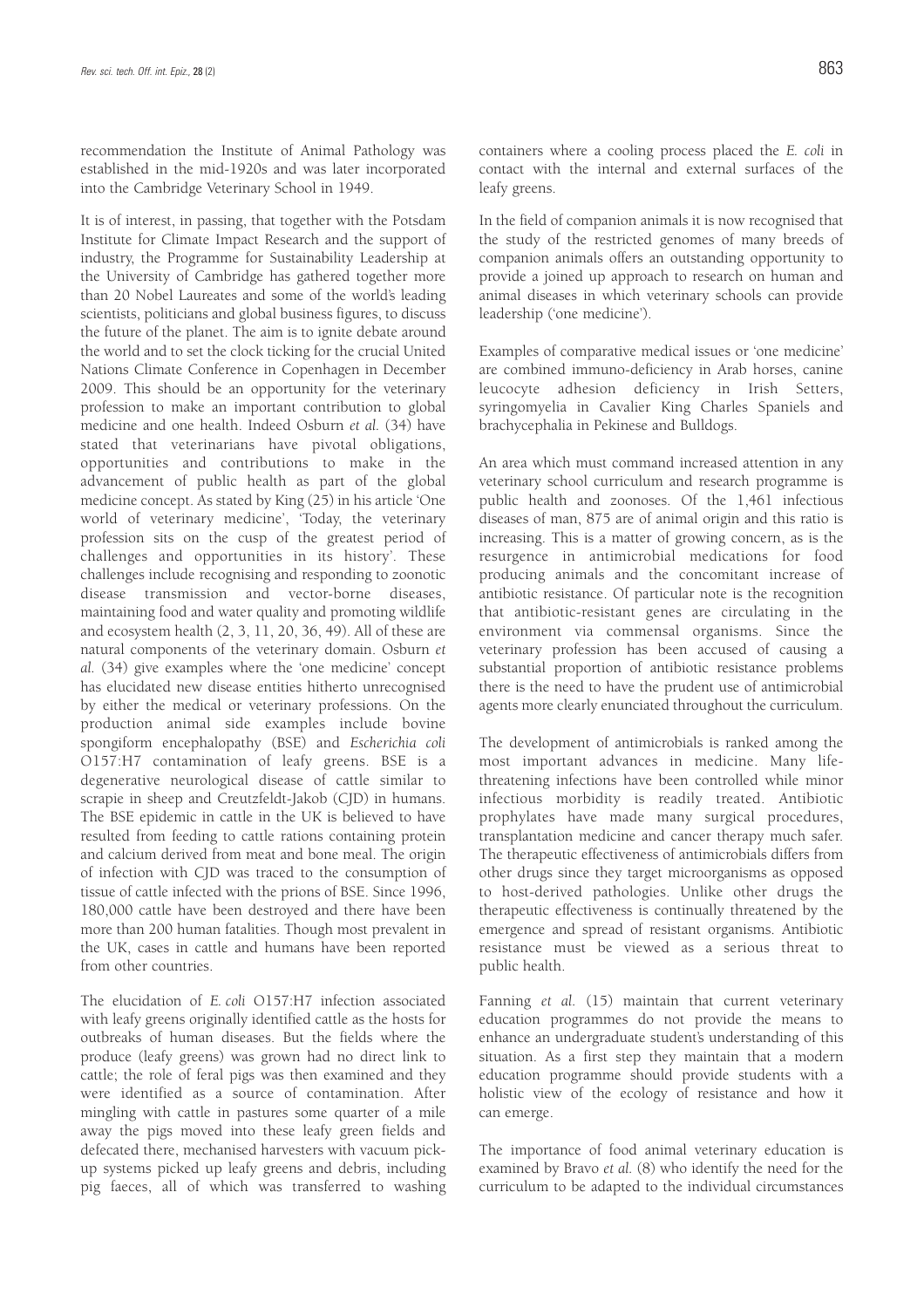of a country or region. In Europe, for example, in 2010, curricula must be adapted to the guidelines of the European Space for Higher Education and Bravo *et al.* maintain that it is now time to specify how the veterinary curricula can be most adequately oriented to adapt them to these new requirements. These authors recognise that there is increasing demand for food of animal origin globally, which has highlighted the lack of farm veterinarians in some Western countries, and they note that an increasingly 'urban' mentality is developing in the profession and in veterinary education. In a strongly argued contribution these authors identify that one of the tasks that veterinary professionals are most frequently asked to perform is to guarantee the safety of food production for the consumer, thereby safeguarding human health, without neglecting animal health and welfare.

When a country is heavily dependent on meat and livestock exports, as for example Australia or New Zealand are, the veterinary authorities carry an important burden of responsibility for the examination and certification of exported products. Therefore it would be expected that the veterinary curriculum would have a strong public health component. As pointed out by Abbott (1), Craven (12), and Fenwick and Wilks (16, 54), as Australia is the largest exporter of red meat and animals in the world it needs to have a veterinary curriculum appropriately rich and broad in these areas to produce graduates who are able to address challenges in related areas of veterinary public health throughout the world. To this end a Public Health University Network in Australia has been established to harmonise the veterinary public health curricula at the various veterinary schools and to develop the Australian veterinary public health philosophy. The global implications of veterinary public health teaching in Australia are great and teachers in educational establishments recognise that the veterinary profession is a truly global profession and it is integral to the success of the 'One Health' concept. Similarly, Swan *et al.* (43) emphasise that education in countries in which endemic exotic diseases exist must be tailored to an understanding of the surveillance and control needs, not only for that region, e.g. sub-Saharan Africa, but globally as well. To advance this concept in southeast Asian countries a meeting of the Asian Association of Veterinary Schools has recommended that graduates of veterinary schools in Asia should have extensive training in population health, preventative medicine and zoonotic diseases (57). In some universities veterinary public health is taken further by Master of Science courses, thereby supplementing the undergraduate courses.

In South America, Berruecos and Zarco (6) describe the integration of issues of global animal and public health into the veterinary education curriculum. Historically, in most Latin American countries the development of veterinary education followed that of Mexico, with a practical transition from a curriculum oriented towards equine medicine to one that balances animal health, animal production and public health. Concomitant with this development there was a marked increase in the number of veterinary colleges in South America; there are now more than 200, with 160 of them being in Brazil alone.

Under the auspices of the Panamerican Association of Veterinary Sciences, the Pan American Federation of Veterinary Schools (PFVS) was created to 'promote modification of veterinary curricula to deliver basic veterinary education according to the political, social, economic, sanitary and environmental realities of the region and to orient veterinary education towards higher emphasis on animal health, quality and efficiency of veterinary services and ethical and environmental consciousness'. This has resulted in curricular harmonisation, with a basic curriculum for veterinary education in Latin America and the recommendation that every veterinary college in the region, regardless of educational methodology or species emphasis, makes sure that its curriculum covers specified areas, two of which are public health, and ethics and social responsibility (Berruecos and Zarco, 6). This international harmonisation of the veterinary curriculum is a major step forward, as reported by Zarco (58), and could well be adopted by other countries. Craven (1) has addressed the issue of matching veterinary school accreditation to the global needs of the profession and of global society.

Projections of problems for the coming decades (e.g. global warming, environmental degradation and food shortages) also include warnings about water and its role in disease transmission, zoonoses and agricultural cultivations. The need for water in food production, in both horticulture and livestock undertakings is obvious and its shortage may well lead to famine, as indeed it already has in some parts of the world. However, waterborne transmission of infectious diseases is of importance to the veterinarian, and Bowman (7) believes that the veterinary curriculum should contain a component on understanding water and sewage treatment processes such as flocculation, sedimentation, filtration and divitrification. Waterborne transmission of disease was identified by John Snow (1813-1858), who observed that a cholera epidemic in 1848 was spread by the water supply and recommended the removal of the handle of the Broad Street (London) pump to control it. He published his views in 'On the mode of communication of cholera' in 1849. He is commemorated by the Pump Handle Society of the London School of Tropical Medicine and Hygiene. Bowman (7) gives an excellent account of the wide range of infectious diseases, including zoonoses, where water plays an important role. The western world may well be relatively free of these major infections but they are still serious concerns in the developing world.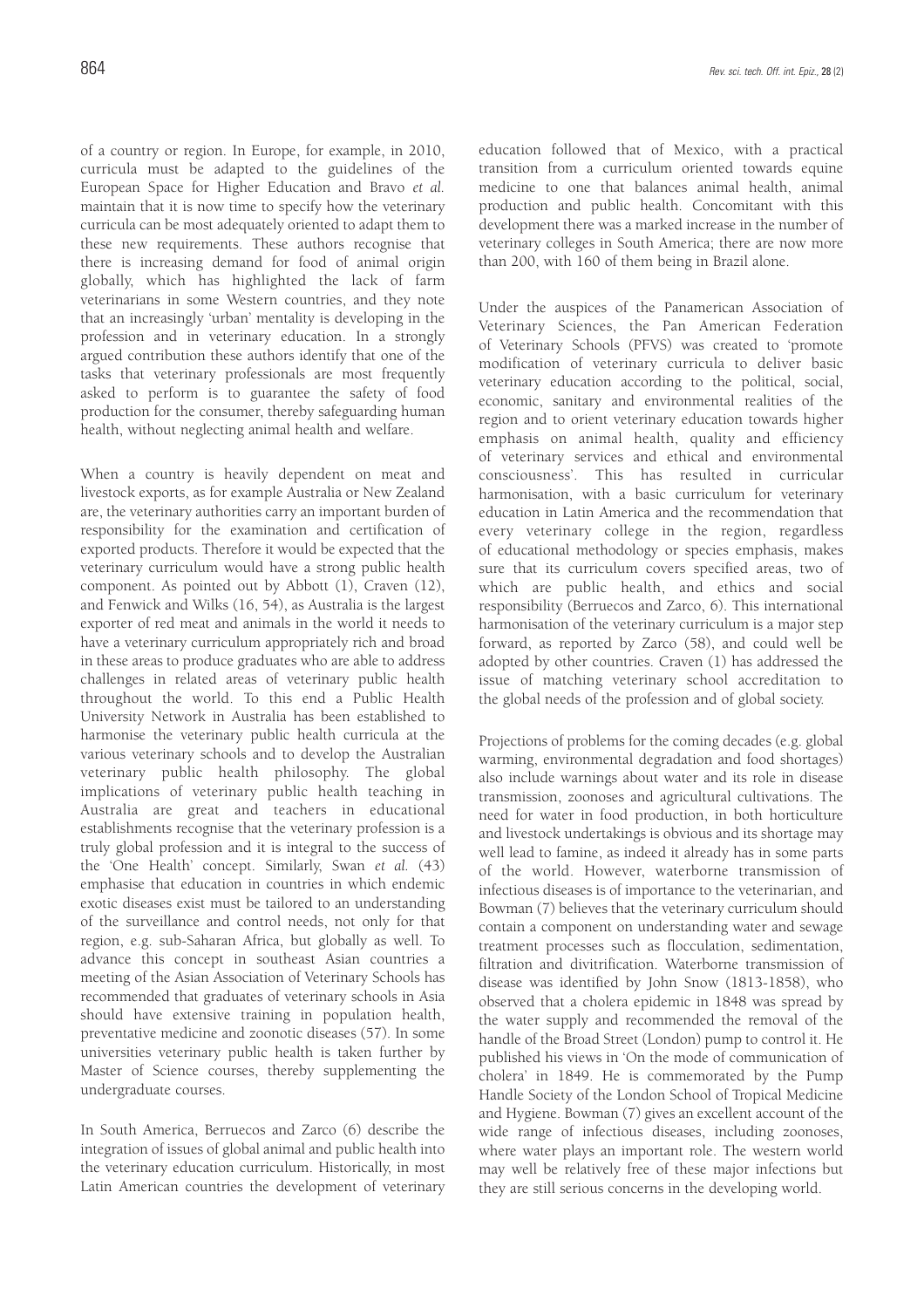Any discussion of waterborne diseases would not be complete without mention of fish diseases. Weber *et al.* (52) emphasise the need for these to be an essential component of veterinary education. Apart from being the most numerous of companion animals, they serve as vital indicators for marine and freshwater ecosystems and, importantly, as the source of high quality food in many parts of the world. In general, fish production, health and welfare are not as widely taught as they should be and are often relegated to postgraduate programmes such as those at the University of Stirling and the Norwegian School of Veterinary Science. In their contribution to this volume Lipman and van Knapen (28) discuss the need for a different kind of veterinarian, and most certainly there is a growing agreement globally that the curricula hitherto espoused by veterinary schools no longer adequately prepare students to respond to the span of responsibilities that the veterinarian may be called upon to deal with. Lipman and van Knapen (28) give an interesting account of how the veterinary faculty at the University of Utrecht (Netherlands) has responded to the challenge, and this could serve as a blueprint for curricular development for the future.

If we are to accomplish the changes proposed by the various authors of this volume and prepare students for work in a globalised world then we must retool the educational programmes worldwide (9). De Lamballerie (14) urges the case for an understanding of molecular tools and molecular biology to appreciate epidemiological aspects of disease genetic susceptibility. Stoddard and Glynn (42), Windsor (56) and Malone *et al.* (32) give a breadth of examples of opening the window on public health to veterinary students. These include 'extern'-ships in various agencies of which there are several willing to take on students. Such opportunities, along with the new curriculum at the University of Calgary, Canada (13), which is based on the 'One World, One Health' concept, are moves in the right direction. Stoddard and Glynn (42) state that within the next 20 years the shortage of veterinary graduates entering public health practice could be as great as 15,000.

Capua (10), and Wilks and Fenwick (54) call for a greater understanding of viruses, viral diseases, the epidemiology of their pathology and control options, particularly as they relate to domestic wild animals and birds. Coupled with this is the need for a greater understanding and knowledge of the tools available for diagnoses and control. This also requires new graduates to have an understanding of research and the need for it (19). In particular, new graduates need to know and appreciate the scientific method, how to search the literature, how to formulate and address hypotheses and how to get the information to the appropriate ears. The involvement in research in parallel with the veterinary degree (dual degree programmes) is increasingly seen in some countries.

Inclusion of conservation medicine and ecosystem health in the veterinary curriculum worldwide is recommended by Aguirre and Gomez (2, 3) as a means of preparing veterinarians to fulfil critical roles in sustaining global health. Bellemain and Coppalle (5) describe the public health governance issues that must be included in the veterinary curriculum and emphasise that they must be taught in the context of the actual situation in a specific country.

An aspect of veterinary education not touched upon in sufficient detail is that of animal welfare. Veterinarians have a special responsibility for the welfare of animals in general and particularly for those under their care. Whether acting as clinicians or policy advisors veterinarians have a special role to play as 'animal advocates' while taking into account the considerations of owners, animal industries and governments (Main *et al.*, 31). Welfare science is essentially an understanding of animal behaviour. Molento and Calderon (33) conclude that it is not possible to work as a veterinarian and make a good quality contribution unless the main concepts and issues of animal welfare are understood and incorporated into practice. Madigan and Dacre (30) have especially emphasised the breadth of responsibilities that a veterinarian has. To enable veterinary professionals to meet the demands of working in global veterinary medicine in an evolving world it is essential that veterinary education include opportunities for students to develop skills in communication and cultural sensitivity, as is emphasised by Kurtz and Adams (27). It is critical that all veterinary students gain an awareness of and a capability for communication, both within their own cultural environment and, more importantly, across cultures. The veterinary profession cannot meet its global responsibilities without having an intrinsic appreciation of such skills.

### Achieving the needed results

The authors of this volume of papers clearly strongly subscribe to the need for veterinary graduates to be well cognisant of the breadth of global issues and problems that they have discussed. This especially includes an understanding of the role that the profession must play in meeting the United Nations declared Millennium Goals for feeding the world's population (39) and the issues that must be handled in protecting and preserving the planet's ecosystem (3, 41). Veterinarians must receive training that enables them to make an effective contribution to these issues, and the papers in this volume cover the broad range of subject areas that should be included in that training. Critically, it is not just the veterinarians who will be directly working within these areas who need this training, but all veterinarians, since all must be spokespersons for the veterinary profession and must understand the role of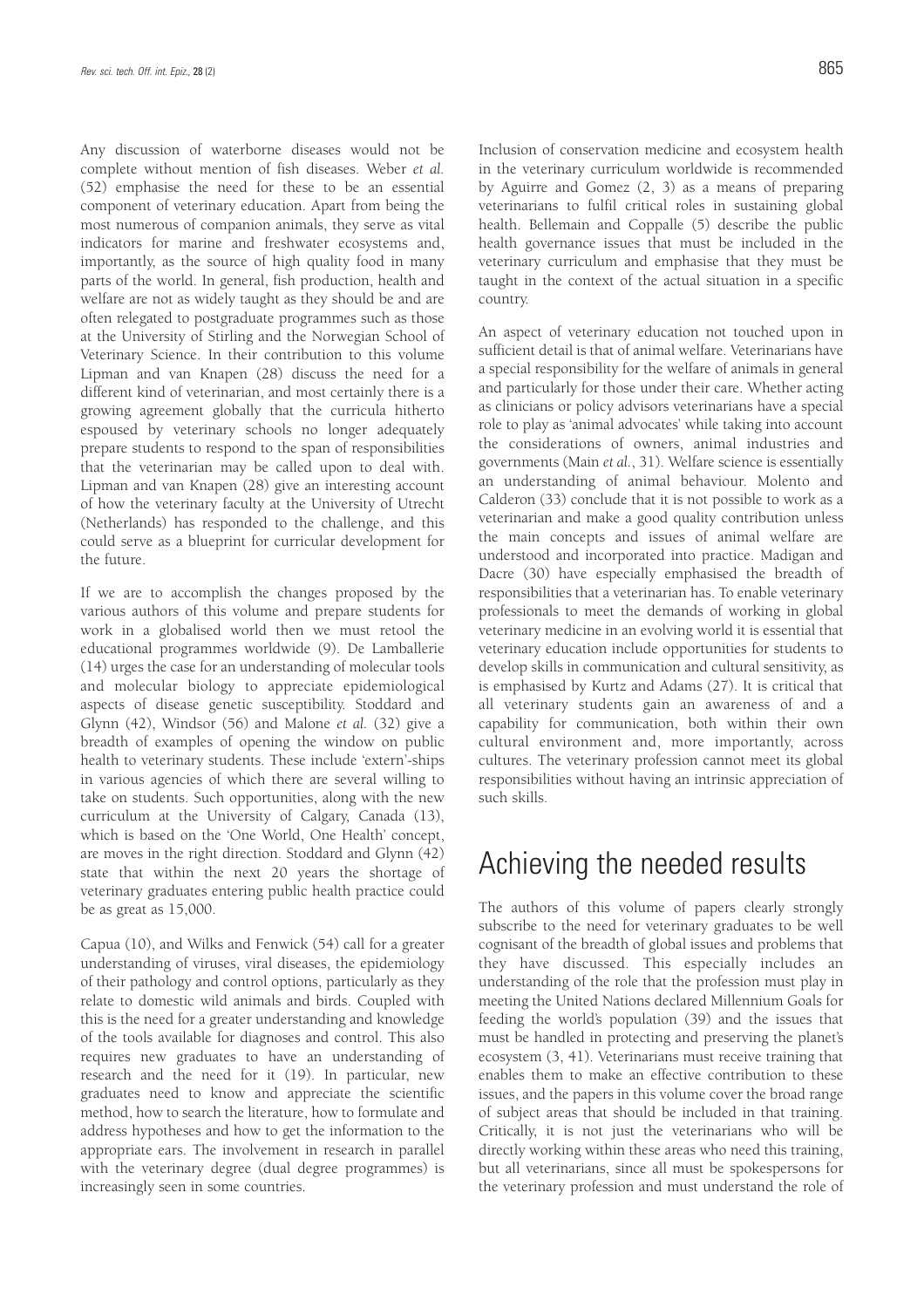veterinarians at global level. To accomplish this critical task they need to have a solid foundation in the range of key areas. Veterinarians in practices must serve as the knowledgeable link to the local communities that they serve.

How can these goals be brought about and global public health served by the veterinary community? What clearly would seem absolutely necessary is a significant change in the curriculum in most, if not all, veterinary schools. But to accomplish this is a major problem since many in veterinary education would conclude that even the current curricula are already unacceptably stretched beyond a reasonable educational load and overcrowded with the broad range of subjects that must be taught. The solution, however, cannot be to ignore the issue. Major curricula changes are unfortunately usually very difficult to achieve and indeed, as Turnwald *et al.* (46) have noted, the difficulties involved in introducing these changes have been compared to the difficulties of moving a cemetery. An added conundrum is that with some teachers there is a cult of complete coverage and an unwillingness to cut back on the hours they devote to their subject, and hence to open up space for new or additional subjects.

One particular difficulty for veterinary schools is that most woefully lack staff with expertise in education that can manage major curriculum reform. This was the same issue that medical schools faced during much of the last half of the 20th Century, but during the last decade and a half, especially with the leadership of the Association of American Medical Colleges (AAMC) in the USA and the Association of Medical Educators in Europe (AMEE) this has dramatically changed. Now most medical schools, especially in the progressive countries, have a cadre of staff members with extensive understanding of adult education, its structures, and the strategies for success and effective learning. Veterinary medicine needs to follow suit and incorporate in their faculty structure experts in education who can help guide major change. Some notable veterinary school exceptions with solid expertise in education (all of whom have been kind enough to make contributions to this set of papers) include the Royal Veterinary College, London; the Faculty of Veterinary Medicine, Utrecht University; the Royal (Dick) School of Veterinary Studies, Edinburgh; the Faculty of Veterinary Science, Sydney; the Virginia Maryland Regional College of Veterinary Medicine, Blacksburg, Viriginia; and the Faculty of Life Sciences, University of Copenhagen.

It is usually very well recognised that an expert in one area of veterinary medicine is not necessarily an expert in other areas of veterinary medicine, but unfortunately that principle is often forgotten when choosing someone to lead a critical evolution in the educational programme. When major change in a veterinary curriculum is deemed essential, the leadership of this effort most often falls to a

faculty member, who is probably a well recognised teacher, but mostly so as an expert in teaching in his/her own subject. Quite often this leader has but minimum expertise in the breadth of educational domains that are critically essential to understand in directing a major change in a school's curriculum. The problems in achieving curriculum reform are then confounded. Furthermore, even once a change has been implemented there is most often little follow up of a hard-core scientific nature to determine whether or not that change had the desired effect. This is akin to 'creating a new antibiotic to fight a major disease but then not then determining if it is effective'!

We have been fortunate, however, to have some excellent veterinary educators contribute to this volume. The paper by Turnwald *et al.* (46) provides an exceptional discussion of how to structure a curriculum revision. Turnwald *et al.* make a very important point about the need to have good leadership, especially at the highest level within the school. Perhaps rather than just a leader, what is needed most is a champion, someone who is at the forefront encouraging progress. In fairly recent times Dan Tosteson is certainly the prime example of the crucial role a champion can play in effecting educational change. For the two years prior to his joining the Harvard Medical School as Dean, the school was wrestling over curriculum with difficulty. Upon Tosteson's arrival the entire mood changed leading to a curriculum that many schools then emulated (51). The Turnwald *et al.* article (46) provides excellent guidance on how to proceed to accomplish curricular reform.

The next step in the creation of a curriculum is to define the outcomes that the curriculum is to achieve, as is emphasised by the papers by Welsh *et al.* from the Royal Veterinary College, London (53); Taylor from the Faculty of Veterinary Science, University of Sydney (45); and Jaarsma *et al.* from the Faculty of Veterinary Medicine at Utrecht University (22) (Utrecht University have produced detailed programme outcomes for the veterinary curriculum [47]). Programme outcomes must be specific, extensive, and verifiable (i.e. students must be able to assess whether or not they have developed the skills described in each outcome). For effective change to occur, it is absolutely essential to define the destination before considering how to get there. This is the difference in defining curriculum from the top down versus the bottom up. What is absolutely essential in effecting curriculum change, especially with a set of complex issues to resolve, is to define what outcomes one wishes to achieve and what skills, knowledge and understanding each student must have achieved by the day of graduation. Taylor (45) has done this in the paper entitled 'Defining, constructing and assessing learning outcomes', as have Welsh *et al.* (53) in their paper 'Approaches to defining day-one competency: a framework for learning veterinary skills' and van Beukelen *et al.* in their detailed brochure entitled 'Programme outcomes of the veterinary curriculum' (47). Each of these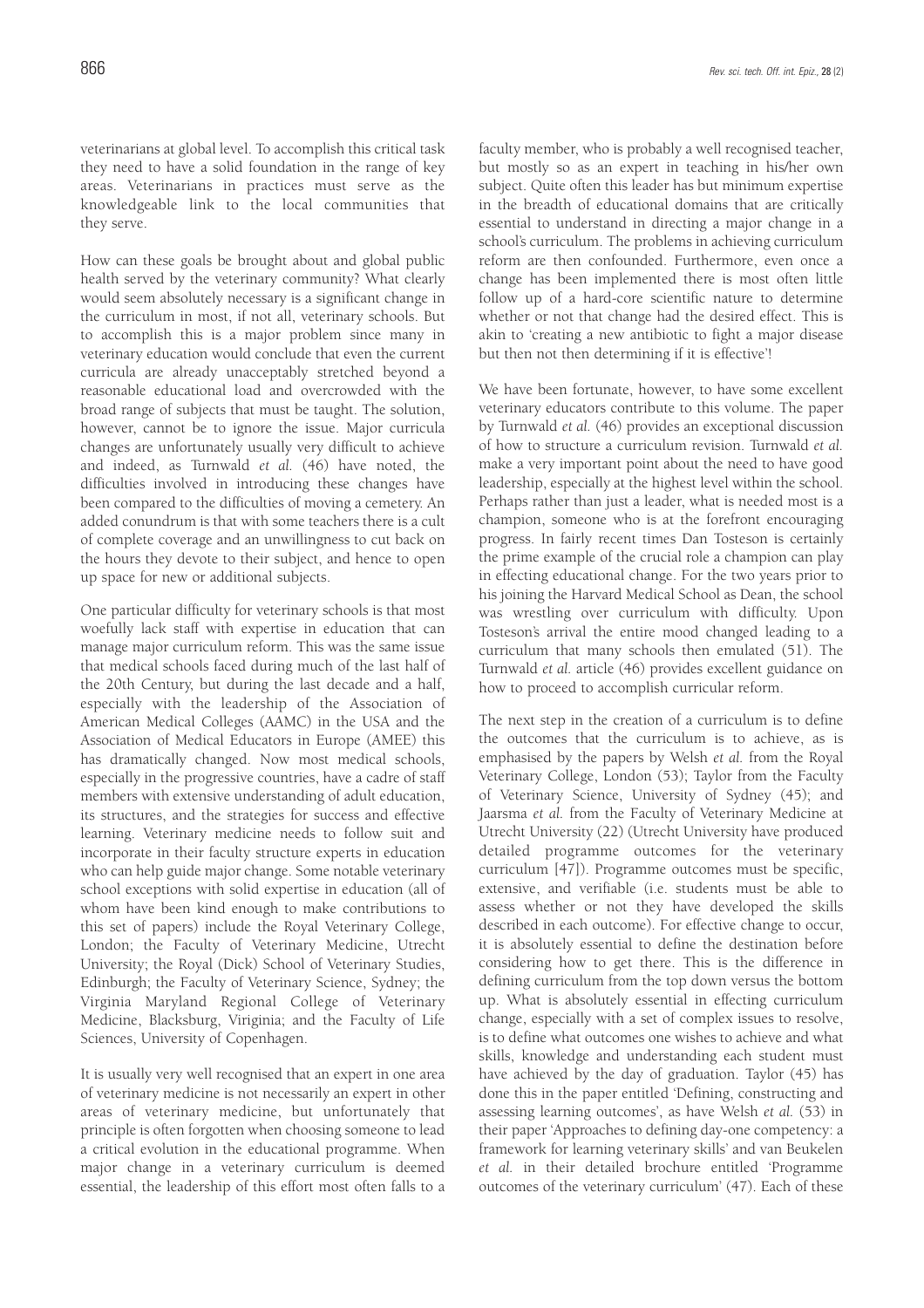provides a mode of very specifically defining what the curriculum needs to achieve and crucially set the balance between areas. 'One can't build a car or a train if one does not know what a car or a train is expected to achieve and how each has a different mission'. The same principle equally applies to building a curriculum. Unfortunately, currently, very often veterinary school faculty start defining changes in a curriculum without having very carefully defined what they want to achieve. Such an approach has a high failure rate. There are thus three stages in accomplishing desirable curriculum change:

– firstly, define the goal one wants to achieve

– secondly, create a curriculum that would appear to achieve the desired goal

– thirdly, evaluate whether the new curriculum is in fact achieving its intended goal.

The papers in this compendium have provided an excellent insight into the areas of global animal and public health that must be provided in the veterinary curriculum, directing attention to many specific components. Global public health, and the variety of associated and essential topics that have been well documented in the sequence of papers in this compendium, is critically important. It is absolutely essential, therefore, that they be well defined as part of the outcomes that each veterinary curriculum is designed to achieve. These sets of topics MUST be part of the defined outcomes if that school wishes to ensure that they are indeed part of the total curriculum that is to be implemented. The full product will probably vary from school to school. It is key, therefore, that each school define the end product that they wish their curriculum to achieve. Equally important is that each school recognises its responsibility to educate all of its students within this essential framework of global public health. The paper by Welsh *et al.* (53) provides the means to accomplish this by describing the approach adopted by the Royal Veterinary College London (37). A two-year project resulted in the publication of a day-one skills handbook which was introduced to staff and students in 2007. This is now a standard feature throughout the veterinary course. The authors report that the project produced a framework for day-one skills that related to practice in the UK or Northern Europe, but accept that there would be some very different components to such a framework in other parts of the world. Also defined by the Royal College of Veterinary Surgeons (RCVS) are year-one skills, recognising that education does not end upon graduation, all that has been achieved is the start of the process.

Only after the desired outcomes have been defined is it appropriate to start examining the curriculum in its individual steps and in doing so reach a curriculum that meets the full objectives of the school. It is critical to consider not only what topics should be covered, but how. Jensen (23) addresses the issues of preparing students for

future veterinary professional life-long learning and Jaarsma *et al.* (22) advocate a change from conventional teacher-centred veterinary education to one of studentcentred learning environments and generic competency development. Jensen (23) has pointed out that in universities and establishments of higher education there are many resources available to enable advances to be made in veterinary education and teaching. An example of this is the marked development of information technology (IT) and the strong probability that IT could provide a solution to the provision of educational information for which there is insufficient space or time in a curriculum. Frydenberg (18) gives an account of the possibilities for distance education, maintaining that students expect to be able to take it with them wherever they go. Mobile devices are becoming more and more powerful and can be used for access to programmes almost anywhere in the world. What is demanded here is not only that access to speciality courses be offered electronically but also, importantly, that such 'electronic courses' be produced by experts in the field of (veterinary) knowledge and as with the written word be reviewed independently as to content and accuracy. Frydenberg (18) concludes that content of distance education can be 'misused, misunderstood and misapplied' and that 'experts (professors) will be in more demand than ever' and she explores new approaches such as Open Educational Resources (OER), which means an institution or a professor may make available open, free of charge material so long as proper attribution to the creator is made. The first in this field of OER was Massachusetts Institute of Technology (MIT), which now offers over 1,800 courses freely over the Web. Such an approach may well be the answer to the multiple topic areas that veterinary education and the resulting graduates should have access to. Frydenberg (18) identifies OER and the Open Courseware Consortium as revolutionary propositions to make educationally organised knowledge freely available to anyone, anywhere.

Another important issue of curriculum change is emphasised by the two papers comparing the two major types of veterinary curriculum currently in effect (26, 50). These two types of curriculum either provide students during their last year of training with an experience with a broad range of species (often defined as omni/general clinical competence), or to just one or a very few species, usually termed 'tracking'. These two types of curriculum are quite distinct, especially in at least the last year of training. With the tracking curriculum the student's attention is very specifically directed to the areas/species of veterinary medicine they want to pursue following graduation. With the omni/general clinical competence approach the students have a broad multi-species experience during veterinary school and do not undertake specialist veterinary training in a particular area until after graduation (or even later). The impetus for 'tracking' is often the fact that students recognise, or are informed, that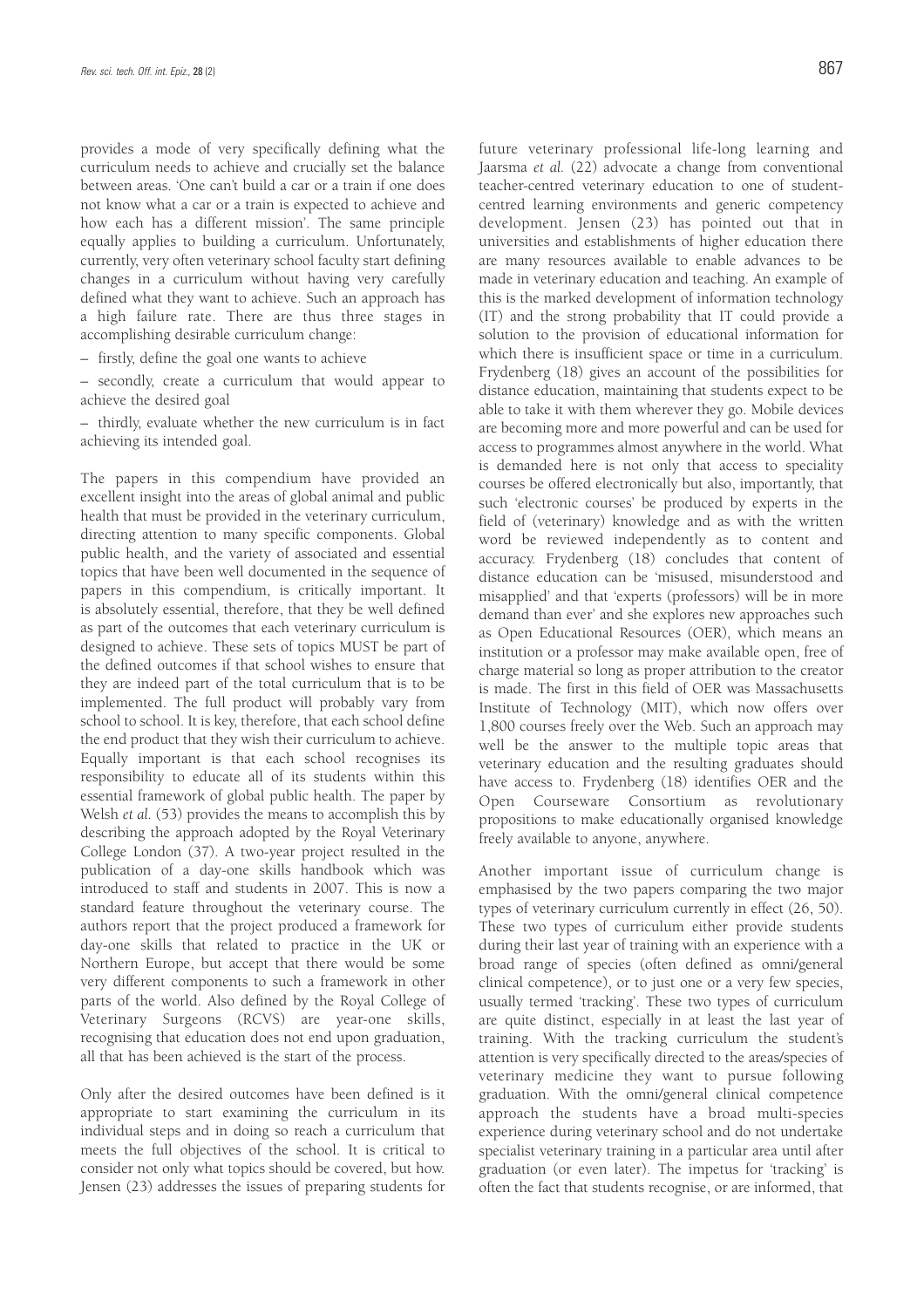employment opportunities are poor in a given field, e.g. farm animals, and hence they may concentrate on a track which is more likely to result in employment and an income with which to pay off a student loan. An alternative approach is the 'core-elective' system, where basic essential information is provided and is supplemented by opportunities for the student to focus interest and explore topics not included in the 'core' of the course. There are many examples of students who have elected a topic in an exploratory way and have eventually taken employment in that field, e.g. wildlife medicine. The two papers that examine this issue (26, 50) describe what was the very first study of the tracking approach (and did so some 30 years after it had been introduced!!). It provides an example of the type of detailed study of a curriculum change that is essential with the generation of statistically reliable conclusions. This study is an example of the third of the three stages needed in accomplishing desirable curriculum change itemised above (i.e. evaluate the effectiveness of the new curriculum – is it achieving the intended goal?).

One criticism of the tracking approach that has been made is that should a graduate wish to change his/her emphasis to another species or topic area then s/he would be at a disadvantage in not having been exposed to the up-to-date information in the new area. However, evidence presented by comparisons between the veterinary school programmes at Ohio State University and the University of California, Davis, has concluded that provided the basic disciplinary courses are good, then a change in veterinary career direction can be managed well and graduates are 'up to speed' in their new area within a month or less, with many being comfortable with the change in just a few days (Klosterman *et al.*, 26). Clearly the quality of this preclinical teaching is critical in preparing a graduate for a range of options.

It might have been expected that the outcome of these two approaches to veterinary education would be quite different in terms of the future careers that students select. It is perhaps surprising to note, however, that this was not so and the data indicated that the percentage of students who selected the various areas of practice was identical, within statistical variation, with these two distinct approaches to curriculum. Thus, this opens up the critical question of to what extent does curriculum define the veterinary careers that students choose.

An important message from these data is that with two quite different curricula the graduates choose virtually the same proportion of different career tracks. If the curriculum does not particularly influence the veterinary career that a student subsequently chooses then what does? Thus, will a curriculum that has a substantial amount of global public health incorporated into it, in fact make any difference in the number of students choosing to work in this area? Clearly, without such a change graduating students will be grossly insufficient in their knowledge of global public health and therefore such a change in curriculum must happen. But even with a change in curriculum it would appear that not enough students will subsequently choose a career in global public health. A change in curriculum alone will probably not be sufficient to result in more veterinarians entering into a life-long practice in global public health? If not, then what can accomplish the needed change? A key question is when do most veterinary students choose their career track? Is it during veterinary school or before they enter veterinary school? If it is before, then the most important means of encouraging veterinarians to choose a career in global health is to educate them about the possibilities while they are still at high school. The paper by Andrews (4) describes an activity that attempts to address this issue. She describes the ambitious enterprise of the RCVS, the governing body of veterinarians in the UK, to provide the vast majority of 14-16-year-old students in the UK with an understanding of the variety of careers available to a veterinarian, including careers in public health. Perhaps this approach will do more to influence career choice than any curriculum emphasis. Perhaps it will result in a substantial increase in the number of veterinary students entering into global public health. If it does it should be modelled around the world. But this must occur with a simultaneous vast improvement in the extent of global public health education within the veterinary school curricula worldwide.

We will not know if the RCVS project has been a success for some years, but clearly a vigorous effort must be put into immediately trying to compensate for the considerable shortage of veterinarians in the critical area of global public health. The issues are urgent and profound and veterinary education must by all means possible deliberately direct students' career aspirations to those of global health. Furthermore, all veterinarians must be able to speak with authority and understanding of global health issues; there is currently a shortage of veterinarians with the level of knowledge to do this and it is clear that finding an immediate solution to this problem is of the utmost importance. A vigorous effort must be mounted to deal with this shortage

This volume of papers is a blueprint for the way ahead for veterinary education. If acted upon, then the answer to my (LS) rhetorical question as posed in the Wooldridge Lecture  $(31)$  – 'Can the educators respond?' – is surely 'YES'.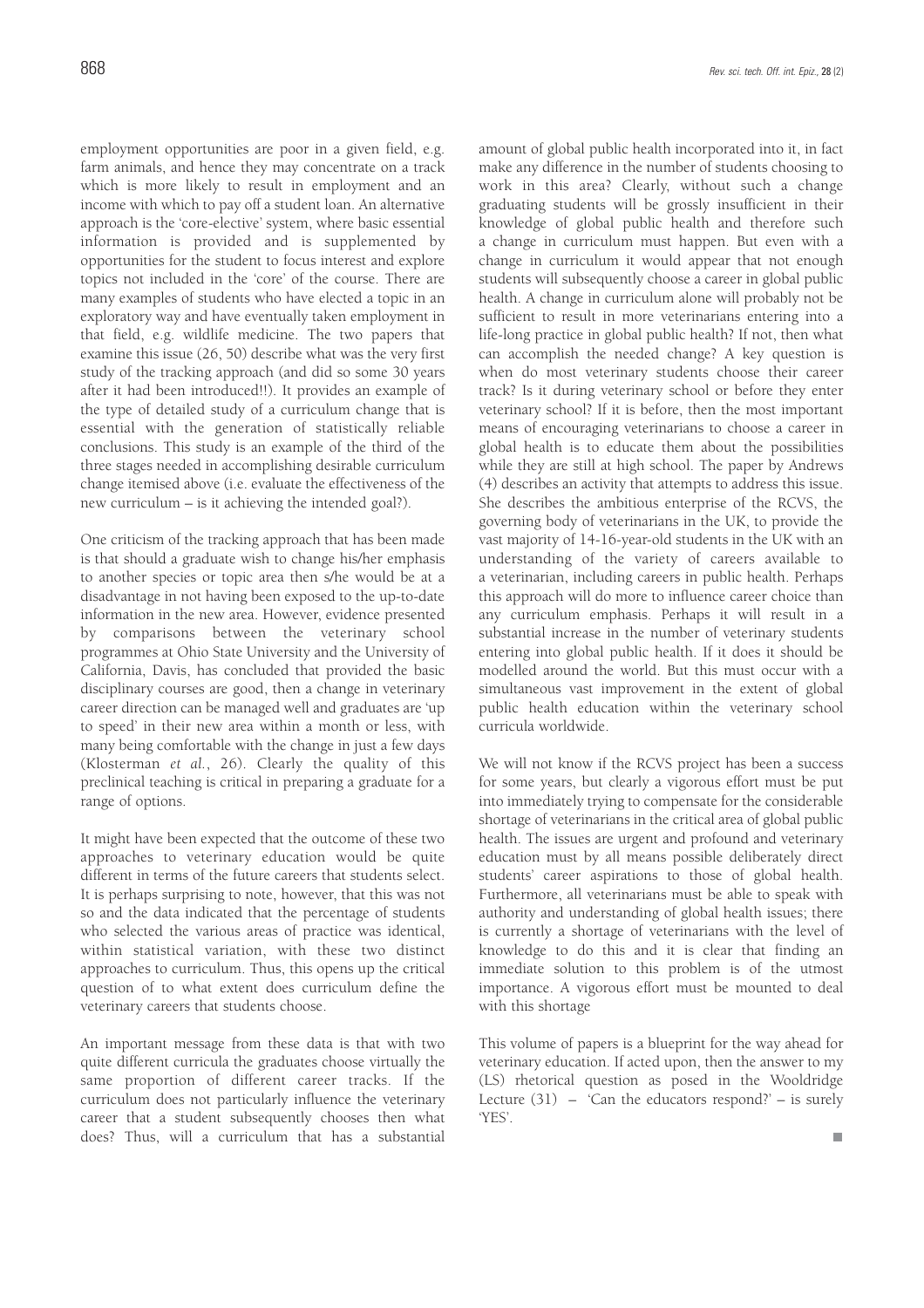# **Déterminer les priorités de l'enseignement de la médecine vétérinaire : permettre aux vétérinaires d'assumer leurs responsabilités dans le domaine de la santé mondiale**

L. Soulsby & D.A. Walsh

#### **Résumé**

La série d'articles réunis dans ce numéro (*Rev. sci. tech. Off. int. Epiz.*, **28** [2]) peut être considérée comme une tentative de mise en ordre des priorités permettant de dépasser les clivages de la profession vétérinaire au plan mondial, dans le but que celle-ci puisse assumer ses responsabilités dans le monde tel qu'il évoluera dans les prochaines décennies. Cet ouvrage commence par définir les domaines de compétences que doivent maîtriser tous les étudiants vétérinaires ; il met ensuite l'accent sur la nécessité de doter les étudiants vétérinaires d'un socle plus large de connaissances afin qu'ils puissent assumer leurs responsabilités en termes de santé mondiale ; enfin, il fournit un aperçu des approches pédagogiques susceptibles d'intégrer les problématiques de la santé mondiale dans les programmes d'enseignement vétérinaire.

#### **Mots-clés**

Enseignement de la médecine vétérinaire – Profession vétérinaire – Santé mondiale – Santé publique vétérinaire mondiale. п

**Líneas de trabajo de la enseñanza de la veterinaria, o cómo preparar al profesional para afrontar los problemas sanitarios mundiales**

L. Soulsby & D.A. Walsh

#### **Resumen**

Los autores consideran que el conjunto de artículos que forman este número (**28** [2]) de la *Revista científica y técnica* de la OIE sienta las bases de un plan de trabajo para colmar las lagunas que a escala mundial presenta la profesión veterinaria, un plan que en los próximos decenios sirva a la profesión para desarrollarse y asumir sus responsabilidades ante al mundo. Tras delimitar los ámbitos que deberían abarcar los conocimientos de todo estudiante de veterinaria, los autores hacen hincapié en la necesidad de ampliar la enseñanza veterinaria para dar cabida en ella a las responsabilidades sanitarias mundiales de los futuros profesionales y, por último, ofrecen pistas sobre los métodos didácticos que pueden facilitar la inclusión en los planes de estudios de una serie de temas sanitarios de dimensión mundial.

#### **Palabras clave**

Enseñanza de la medicina veterinaria – Profesión veterinaria – Salud mundial – Salud pública veterinaria mundial.п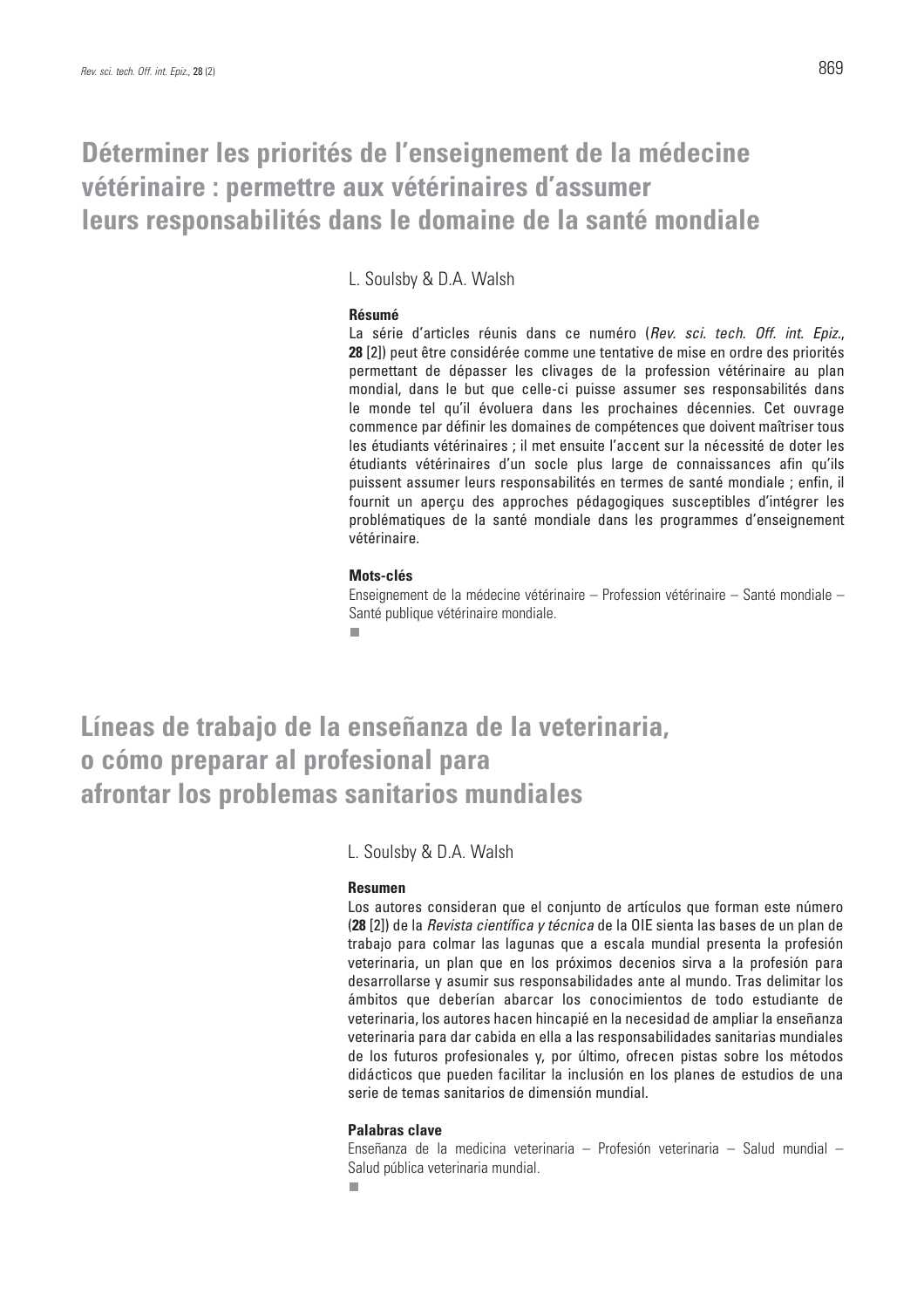# References

- 1. Abbott K.A. (2009). Innovations in veterinary education: the Charles Sturt University programme (Wagga Wagga, Australia). *In* Veterinary education for global animal and public health (D.A. Walsh, ed.). *Rev. sci. tech. Off. int. Epiz.*, **28** (2), 763-770.
- 2. Aguirre A.A. (2009). Essential veterinary education in zoological and wildlife medicine: a global perspective. *In* Veterinary education for global animal and public health (D.A. Walsh, ed.). *Rev. sci. tech. Off. int. Epiz.*, **28** (2), 605-610.
- 3. Aguirre A.A. & Gómez A. (2009). Essential veterinary education in conservation medicine and ecosystem health: a global perspective. *In* Veterinary education for global animal and public health (D.A. Walsh, ed.). *Rev. sci. tech. Off. int. Epiz.*, **28** (2), 597-603.
- 4. Andrews F.M. (2009). Veterinary school admissions in the United Kingdom: attracting students to veterinary careers to meet the expanding needs of the profession and of global society. *In* Veterinary education for global animal and public health (D.A. Walsh, ed.). *Rev. sci. tech. Off. int. Epiz.*, **28** (2), 699-707.
- 5. Bellemain V. & Coppalle J. (2009). Essential veterinary education in the governance of public Veterinary Services. *In* Veterinary education for global animal and public health (D.A. Walsh, ed.). *Rev. sci. tech. Off. int. Epiz.*, **28** (2), 649-656.
- 6. Berruecos J.M. & Zarco L. (2009). Integration of issues of global animal and public health into the veterinary education curriculum: a Latin American perspective. *In* Veterinary education for global animal and public health (D.A. Walsh, ed.). *Rev. sci. tech. Off. int. Epiz.*, **28** (2), 739-744.
- 7. Bowman D. (2009). Essential veterinary education in waterborne transmission of disease. *In* Veterinary education for global animal and public health (D.A. Walsh, ed.). *Rev. sci. tech. Off. int. Epiz.*, **28** (2), 589-596.
- 8. Bravo A.M., Rouco A. & Ferret A. (2009). The importance of food animal veterinary education. *In* Veterinary education for global animal and public health (D.A. Walsh, ed.). *Rev. sci. tech. Off. int. Epiz.*, **28** (2), 525-529.
- 9. Brown C.C. (2009). Essential veterinary education in the cultural, political and biological complexities of international trade in animals and animal products (2009). – *In* Veterinary education for global animal and public health (D.A. Walsh, ed.). *Rev. sci. tech. Off. int. Epiz.*, **28** (2), 519-524.
- 10. Capua I., Terregino I. & Castagnaro M. (2009). Essential veterinary education in avian medicine: a global perspective. *In* Veterinary education for global animal and public health (D.A. Walsh, ed.). *Rev. sci. tech. Off. int. Epiz.*, **28** (2), 545-549.
- 11. Chomel B.B. & Marano N. (2009) Essential veterinary education in emerging infections, modes of introduction of exotic animals, zoonotic diseases, bioterrorism, implications for human and animal health and disease manifestation. *In* Veterinary education for global animal and public health (D.A. Walsh, ed.). *Rev. sci. tech. Off. int. Epiz.*, **28** (2), 559-565.
- 12. Craven J.A. (2009). Matching veterinary school accreditation to the global needs of the profession and global society. *In* Veterinary education for global animal and public health (D.A. Walsh, ed.). *Rev. sci. tech. Off. int. Epiz.*, **28** (2), 847-854.
- 13. Cribb A. & Buntain B. (2009). Innovation in veterinary medical education: the concept of 'One World, One Health' in the curriculum of the Faculty of Veterinary Medicine at the University of Calgary. *In* Veterinary education for global animal and public health (D.A. Walsh, ed.). *Rev. sci. tech. Off. int. Epiz.*, **28** (2), 753-762.
- 14. De Lamballerie X. (2009). Essential veterinary education in modern molecular tools for the detection of disease: what veterinarians will need to know about genomics and molecular biology and diagnostics (including bioterrorist weapons) in 2025. *In* Veterinary education for global animal and public health (D.A. Walsh, ed.). *Rev. sci. tech. Off. int. Epiz.*, **28** (2), 657-662.
- 15. Fanning S., Whyte P. & O'Mahony M.O. (2009). Essential veterinary education on the development of antimicrobial and antiparasitic resistance: consequences for animal health and food safety and the need for vigilance. *In* Veterinary education for global animal and public health (D.A. Walsh, ed.). *Rev. sci. tech. Off. int. Epiz.*, **28** (2), 575-582.
- 16. Fenwick S.G., Robertson L. & Wilks C.R. (2009). Integrating the issues of global and veterinary public health into the veterinary education curriculum: an Australian perspective. *In* Veterinary education for global animal and public health (D.A. Walsh, ed.). *Rev. sci. tech. Off. int. Epiz.*, **28** (2), 709-718.
- 17. Flexner A. (1910). Medical education in the United States and Canada. A Report to the Carnegie Foundation for the Advancement of Teaching. Bulletin No. 4, New York.
- 18. Frydenberg J. (2009). Distance education and its potential for international co-operative education. *In* Veterinary education for global animal and public health (D.A. Walsh, ed.). *Rev. sci. tech. Off. int. Epiz.*, **28** (2), 839-845.
- 19. Gibbs E.P.J. & Anderson T.C. (2009). Essential veterinary education: equipping students with an understanding of the need for research in global veterinary public health. *In* Veterinary education for global animal and public health (D.A. Walsh, ed.). *Rev. sci. tech. Off. int. Epiz.*, **28** (2), 663-669.
- 20. Gubler D.J. (2009). Vector-borne diseases. *In* Veterinary education for global animal and public health (D.A. Walsh, ed.). *Rev. sci. tech. Off. int. Epiz.*, **28** (2), 583-588.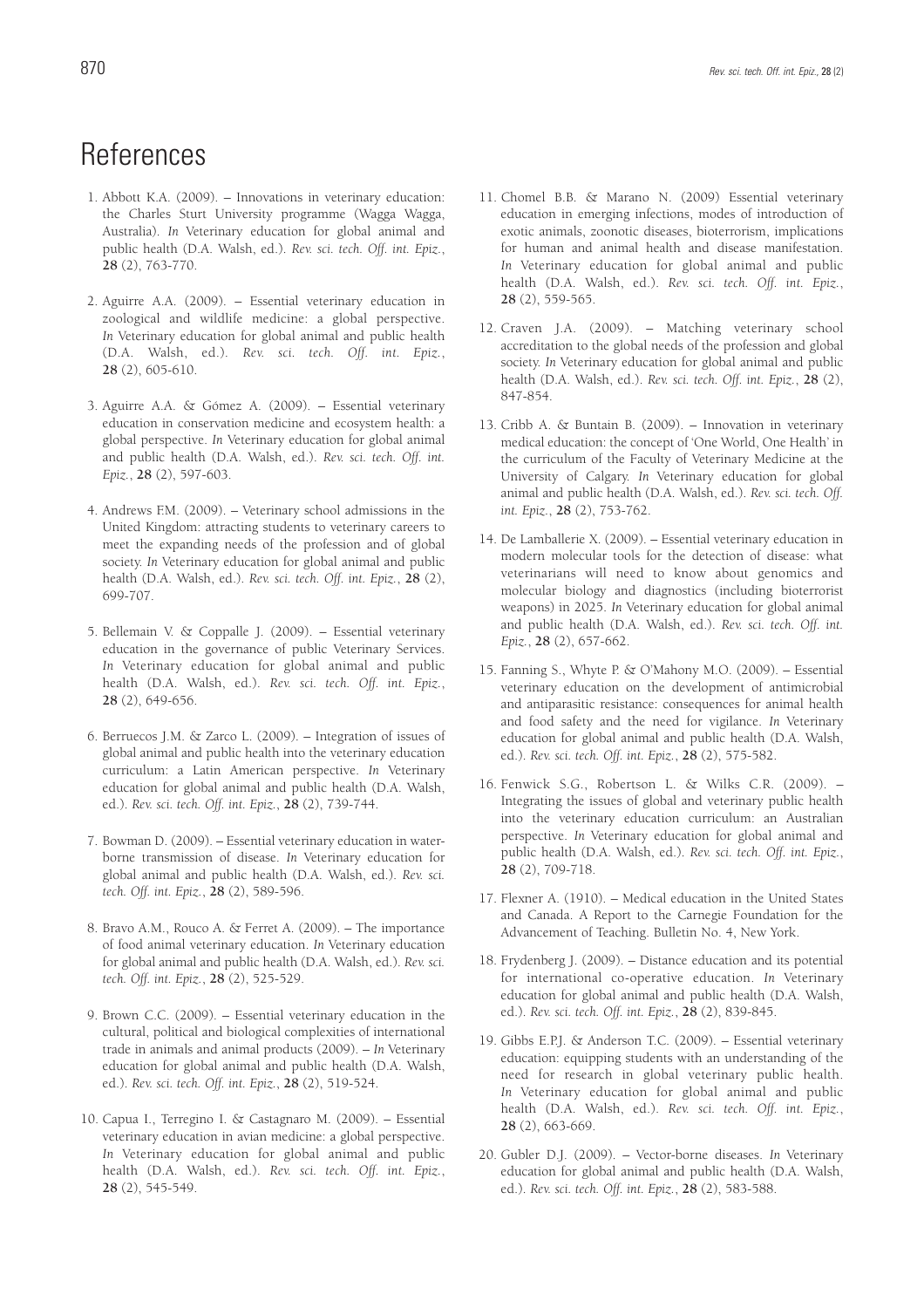- 21. Halliwell R.E.W. (2009). The responsibilities of veterinary educators in responding to emerging needs in veterinary medicine. *In* Veterinary education for global animal and public health (D.A. Walsh, ed.). *Rev. sci. tech. Off. int. Epiz.*, **28** (2), 487-492.
- 22. Jaarsma A.D.C., Dolmans D.H.J.M., Scherpbier A.J.J.A. & Van Beukelen P. (2009). – Educational approaches aimed at preparing students for veterinary professional practice. *In* Veterinary education for global animal and public health (D.A. Walsh, ed.). *Rev. sci. tech. Off. int. Epiz.*, **28** (2), 823-830.
- 23. Jensen A.L. (2009). Principles of adult learning: the learning process. *In* Veterinary education for global animal and public health (D.A. Walsh, ed.). *Rev. sci. tech. Off. int. Epiz.*, **28** (2), 831-837.
- 24. Kelly A.M. & Marshak R.R. (2009). Veterinary medicine, food security and the global environment. *In* Veterinary education for global animal and public health (D.A. Walsh, ed.). *Rev. sci. tech. Off. int. Epiz.*, **28** (2), 511-517.
- 25. King L.J. (2009). One world of veterinary medicine. *In* Veterinary education for global animal and public health (D.A. Walsh, ed.). *Rev. sci. tech. Off. int. Epiz.*, **28** (2), 463-480.
- 26. Klosterman E.S., Kass P.H. & Walsh D.A. (2009). Approaches to veterinary education – tracking versus a final year broad clinical experience. Part one: effects on career outcome. *In* Veterinary education for global animal and public health (D.A. Walsh, ed.). *Rev. sci. tech. Off. int. Epiz.*, **28** (2), 797-810.
- 27. Kurtz S.M. & Adams C.L. (2009). Essential education in communication skills and cultural sensitivities for global public health in an evolving veterinary world. *In* Veterinary education for global animal and public health (D.A. Walsh, ed.). *Rev. sci. tech. Off. int. Epiz.*, **28** (2), 635-647.
- 28. Lipman L.J.A. & van Knapen F. (2009). Integrating the issues of global and public health into the veterinary education curriculum: a European perspective. *In* Veterinary education for global animal and public health (D.A. Walsh, ed.). *Rev. sci. tech. Off. int. Epiz.*, **28** (2), 745-752.
- 29. Loveday T. (1944). Second Loveday Report of the Committee on Veterinary Education in Great Britain (Cmd 6517). Ministry of Agriculture and Fisheries, Department of Agriculture for Scotland, 36 pp.
- 30. Madigan J. & Dacre I. (2009). Preparing for veterinary emergencies: disaster management and the Incident Command System. *In* Veterinary education for global animal and public health (D.A. Walsh, ed.). *Rev. sci. tech. Off. int. Epiz.*, **28** (2), 627-633.
- 31. Main D.C.J., Appleby M.C., Wilkins D.B. & Paul E.S. (2009). – Essential veterinary education in the welfare of food production animals. *In* Veterinary education for global animal and public health (D.A. Walsh, ed.). *Rev. sci. tech. Off. int. Epiz.*, **28** (2), 611-616.
- 32. Malone J.B., Bavia M.E., Stromberg B.E., Valadao C., Wiles W.T., Diaz J.H. & Bergquist R. (2009). – An essential need: creating opportunities for veterinary students and graduates to gain an appreciation of responsibilities and opportunities in global veterinary issues. *In* Veterinary education for global animal and public health (D.A. Walsh, ed.). *Rev. sci. tech. Off. int. Epiz.*, **28** (2), 681-688.
- 33. Molento C.F.M. & Calderón N. (2009). Essential directions for teaching animal welfare in South America. *In* Veterinary education for global animal and public health (D.A. Walsh, ed.). *Rev. sci. tech. Off. int. Epiz.*, **28** (2), 617-625.
- 34. Osburn B., Scott C. & Gibbs P. (2009). One World One Medicine – One Health: emerging veterinary challenges and opportunities. *In* Veterinary education for global animal and public health (D.A. Walsh, ed.). *Rev. sci. tech. Off. int. Epiz.*, **28** (2), 481-486.
- 35. Osler W. (2003). The Quotable Osler (Medical Humanities) (M.E. Silverman, T.J. Murray & C.S. Bryan, eds). American College of Physicians, Philadelphia, 320 pp.
- 36. Pastoret P-P. & Vallat B. (2009). Essential veterinary education in infectious diseases of livestock and related scientific disciplines. *In* Veterinary education for global animal and public health (D.A. Walsh, ed.). *Rev. sci. tech. Off. int. Epiz.*, **28** (2), 537-544.
- 37. Royal College of Veterinary Surgeons (RCVS) (2006). Essential Competencies Required of the Veterinary Surgeon. Available at: www.rcvs.org.uk/Shared\_ASP\_Files/Uploaded Files/966BD575-F3BB-443F-995A-0D480D CE97F3\_day1\_year1\_comp.pdf.
- 38. Schwabe C. (1984). Veterinary medicine and human health, 3rd Ed. Williams and Wilkins, Baltimore.
- 39. Singer S.F. & Avery D.T. (2008). Unstoppable global warming: every 1,500 years. Rowman & Littlefield Publisher Inc. New York.
- 40. Soulsby E.J.L. (1986). New horizons for veterinary medicine: can the educators respond? Wooldridge Memorial Lecture. *Vet. Rec.*, **119** (13), 327- 334.
- 41. Steinfeld H., Wassnar T. & Jutzi S. (2006). Livestock production systems in developing countries: status, drivers, trends. *In* Animal production food safety challenges in global markets. *Rev. sci. tech. Off. int. Epiz.*, **25** (2), 505-516.
- 42. Stoddard R.A. & Glynn M.K. (2009). Opening the window on public health to veterinary students. *In* Veterinary education for global animal and public health (D.A. Walsh, ed.). *Rev. sci. tech. Off. int. Epiz.*, **28** (2), 671-679.
- 43. Swan G.E., Coetzer J.A.W. & Terblanche H.M. (2009). Integrating of global animal health, public health and tropical animal health issues into the veterinary curriculum: a South African/African perspective. *In* Veterinary education for global animal and public health (D.A. Walsh, ed.). *Rev. sci. tech. Off. int. Epiz.*, **28** (2), 727-738.